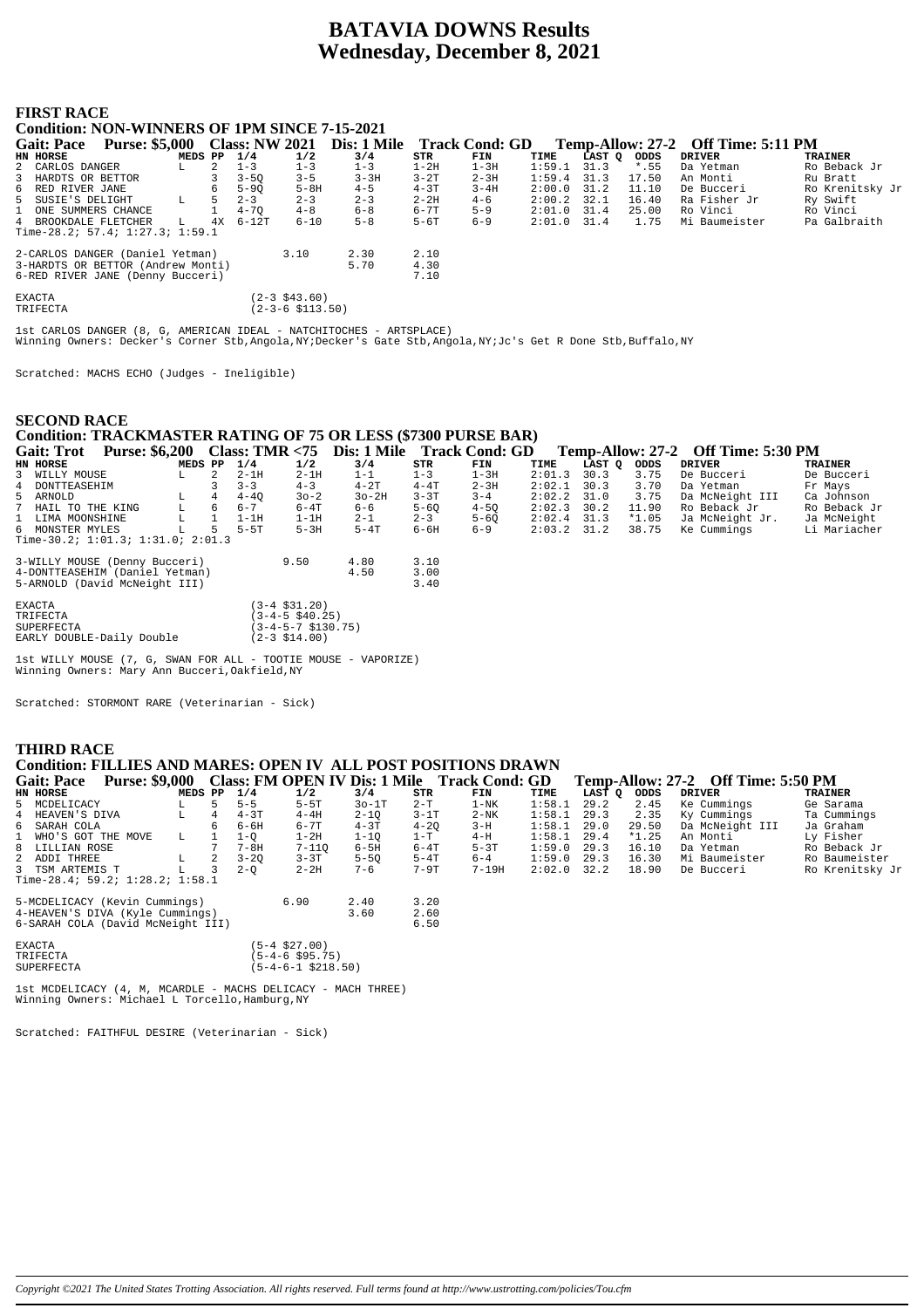| <b>FOURTH RACE</b>   |                                     |         |                |          |                      |          |          |                                            |        |        |         | Condition: FILLIES AND MARES: TMR OF 75 OR LESS (\$7700 PURSE BAR) AE: NW \$1750 L5 STS (\$7300 PURSE BAR) |                 |
|----------------------|-------------------------------------|---------|----------------|----------|----------------------|----------|----------|--------------------------------------------|--------|--------|---------|------------------------------------------------------------------------------------------------------------|-----------------|
| <b>Gait: Pace</b>    | <b>Purse: \$6,200</b>               |         |                |          |                      |          |          | Class: FMTMR<75 Dis: 1 Mile Track Cond: GD |        |        |         | Temp-Allow: 27-2 Off Time: 6:09 PM                                                                         |                 |
| HN HORSE             |                                     | MEDS PP |                | 1/4      | 1/2                  | 3/4      | STR      | FIN                                        | TIME   | LAST O | ODDS    | <b>DRIVER</b>                                                                                              | <b>TRAINER</b>  |
| 2 MACH OF SHAME      |                                     | L       | 2              | $2 - 1$  | $4-1H$               | $4-2T$   | $4 - 2$  | $1 - NS$                                   | 1:57.4 | 30.1   | 15.80   | Le Bailey                                                                                                  | Co Wright       |
| 6 XENIA'S CHIP       |                                     |         |                | $6 - 9$  | $5 - 20$             | $30 - 1$ | $3 - 10$ | $2-NS$                                     | 1:57.4 | 30.3   | 11.00   | Da McNeight III                                                                                            | Ja Graham       |
| 1 FADE TO GOLD       |                                     |         |                | $3 - 2$  | $6 - 3$              | $7-5Q$   | $6 - 4T$ | $3-H$                                      | 1:57.4 | 29.4   | 1.60    | De Bucceri                                                                                                 | Ro Krenitsky Jr |
| 5 LARJON LEGACY      |                                     |         |                | $5 - 7$  | $3 - 10$             | $10-0$   | $1-Q$    | $4-T$                                      | 1:58.0 | 31.0   | $*1.10$ | An Monti                                                                                                   | Jo Skowyra      |
| 7 JK KISSNTELL       |                                     |         | 7              | $7 - 11$ | $7 - 4$              | $60 - 4$ | $5 - 4$  | $5 - 3$                                    | 1:58.2 | 30.3   | 59.50   | Da Yetman                                                                                                  | Li Mariacher    |
| 4 FIRE ME UP         |                                     |         | $\overline{4}$ | $4-4H$   | $1-Q$                | $2-Q$    | $2-Q$    | $6 - 4$                                    | 1:58.3 | 31.3   | 6.40    | Ke Cummings                                                                                                | Ge Sarama       |
| 3 NEW NUMBER WHO DIS |                                     | L       |                | $10-1$   | $2 - 0$              | $5 - 4$  | $7 - 6T$ | $7-9T$                                     | 1:59.4 | 32.0   | 12.20   | Ra Fisher Jr                                                                                               | Mi DeRuntz      |
|                      | Time-27.4; 58.1; 1:27.0; 1:57.4     |         |                |          |                      |          |          |                                            |        |        |         |                                                                                                            |                 |
|                      | 2-MACH OF SHAME (Leon Bailey)       |         |                |          | 33.60                | 10.80    | 12.40    |                                            |        |        |         |                                                                                                            |                 |
|                      | 6-XENIA'S CHIP (David McNeight III) |         |                |          |                      | 11.80    | 4.80     |                                            |        |        |         |                                                                                                            |                 |
|                      | 1-FADE TO GOLD (Denny Bucceri)      |         |                |          |                      |          | 4.10     |                                            |        |        |         |                                                                                                            |                 |
| <b>EXACTA</b>        |                                     |         |                |          | (2-6 \$436.50)       |          |          |                                            |        |        |         |                                                                                                            |                 |
| TRIFECTA             |                                     |         |                |          | (2-6-1 \$513.00)     |          |          |                                            |        |        |         |                                                                                                            |                 |
| <b>SUPERFECTA</b>    |                                     |         |                |          | (2-6-1-5 \$1,610.50) |          |          |                                            |        |        |         |                                                                                                            |                 |

 $1st$  MACH OF SHAME  $(5,~M,$  MACH THREE - SPEND IT ALL - TELL ALL) Winning Owners: Michael J Ohol Jr, Lockport, NY

# **FIFTH RACE**

# **Condition: FILLIES AND MARES: TMR OF 72.5 OR LESS**

| <b>Gait: Pace</b>               | <b>Purse: \$5,000</b> |         |    |           |                             |           |           | Class: FMTMR<72.5 Dis: 1 Mile Track Cond: GD |        |        |         | Temp-Allow: 27-2 Off Time: 6:28 PM |                 |
|---------------------------------|-----------------------|---------|----|-----------|-----------------------------|-----------|-----------|----------------------------------------------|--------|--------|---------|------------------------------------|-----------------|
| HN HORSE                        |                       | MEDS PP |    | 1/4       | 1/2                         | 3/4       | STR       | FIN                                          | TIME   | LAST Q | ODDS    | <b>DRIVER</b>                      | <b>TRAINER</b>  |
| TRENDY H<br>4                   |                       | L       |    | $2-H$     | $2 - 10$                    | $2 - 10$  | $2 - 10$  | $1 - NS$                                     | 2:00.1 | 30.4   | 3.35    | De Bucceri                         | Ro Krenitsky Jr |
| PRINCESA ALTA                   |                       |         |    | $1-H$     | $1 - 1Q$                    | $1 - 10$  | $1 - 1Q$  | $2-NS$                                       | 2:00.1 | 31.0   | $*$ .80 | An Monti                           | Mi DeRuntz      |
| JENN'S GIRL<br>3.               |                       |         |    | $3 - 3$   | $4-2T$                      | $3 - 20$  | $3 - 2H$  | $3-2H$                                       | 2:00.3 | 31.0   | 22.30   | Le Bailey                          | Ro Houghtaling  |
| CANTALA<br>5.                   |                       |         |    | $4 - 4T$  | $5 - 4$                     | $5-3H$    | $5 - 4$   | $4-2H$                                       | 2:00.3 | 30.4   | 27.50   | Da Yetman                          | Ch Naedele      |
| GLOW BOAT<br>6                  |                       |         |    | $5 - 70$  | $30-2T$                     | $40 - 20$ | $4-2T$    | $5-2H$                                       | 2:00.3 | 31.0   | 7.10    | Da McNeight III                    | Ca Johnson      |
| 7 JK BABY BLUE                  |                       |         |    | $6 - 90$  | $7 - 5T$                    | 6-4T      | $6-4H$    | $6-2T$                                       | 2:00.4 | 30.3   | 36.00   | Ra Fisher Jr                       | Ry Swift        |
| BIRD DOG<br>2                   |                       |         | 2X | $8 - 120$ | $8 - 7$                     | $7-5T$    | $7 - 6H$  | $7 - 6H$                                     | 2:01.2 | 31.0   | 38.75   | An Torre                           | An Torre        |
| 8<br>SHADOWNTHETWILIGHT         |                       | L.      | 8  | $7 - 110$ | $60 - 40$                   | $8-10T$   | $8 - 12H$ | $8 - 20$                                     | 2:04.1 | 32.4   | 4.10    | Ke Cummings                        | Da Russo        |
| Time-29.0; 59.3; 1:29.1; 2:00.1 |                       |         |    |           |                             |           |           |                                              |        |        |         |                                    |                 |
| 4-TRENDY H (Denny Bucceri)      |                       |         |    |           | 8.70                        | 5.40      | 4.20      |                                              |        |        |         |                                    |                 |
| 1-PRINCESA ALTA (Andrew Monti)  |                       |         |    |           |                             | 2.70      | 2.50      |                                              |        |        |         |                                    |                 |
| 3-JENN'S GIRL (Leon Bailey)     |                       |         |    |           |                             |           | 3.40      |                                              |        |        |         |                                    |                 |
| <b>EXACTA</b>                   |                       |         |    |           | $(4-1$ \$23.80)             |           |           |                                              |        |        |         |                                    |                 |
| TRIFECTA                        |                       |         |    |           | $(4-1-3 \; \text{$100.25)}$ |           |           |                                              |        |        |         |                                    |                 |
| SUPERFECTA                      |                       |         |    |           | $(4-1-3-5 \ $487.50)$       |           |           |                                              |        |        |         |                                    |                 |
| MID DOUBLE-Daily Double         |                       |         |    |           | $(2-4 \; \text{S}199.00)$   |           |           |                                              |        |        |         |                                    |                 |
| PICK 5                          |                       |         |    |           | (50F5 \$2,508.00)           |           |           |                                              |        |        |         |                                    |                 |

lst TRENDY H (4, M, ALWAYS A VIRGIN - TRENDY L - SPORTSMASTER)<br>Winning Owners: Matthew J Morrison, Indiana, PA

# **SIXTH RACE**

# **Condition: FILLIES AND MARES: OPEN III ALL POST POSITIONS DRAWN**

| <b>Gait: Pace</b>                    |         |       |          |           |           |         | Purse: \$11,250 Class: FMOPEN III Dis: 1 Mile Track Cond: GD |               |             |         |        | Temp-Allow: 27-2 Off Time: 6:49 PM |                 |
|--------------------------------------|---------|-------|----------|-----------|-----------|---------|--------------------------------------------------------------|---------------|-------------|---------|--------|------------------------------------|-----------------|
| HN HORSE                             | MEDS PP |       | 1/4      | 1/2       | 3/4       | STR     | FIN                                                          | TIME          | LAST O ODDS |         | DRIVER |                                    | TRAINER         |
| 6 TRIPLE DIP                         |         | $5 -$ | $1-1H$   | $1-1H$    | $1-H$     | $1 - 1$ | 1-H                                                          | $1:57.3$ 30.2 |             | 3.40    |        | Ke Cummings                        | Ge Sarama       |
| 1 WATCHWHATMYFEETDO                  |         |       | $3 - 30$ | $2 - 1$ H | $2o-H$    | $2 - 1$ | $2-H$                                                        | $1:57.3$ 30.2 |             | $*1.40$ |        | De Bucceri                         | L Gilmour       |
| 2 OPORTO HANOVER                     |         | 2     | $4 - 5$  | $4-2T$    | $40 - 20$ | $4-2H$  | $3 - 10$                                                     | $1:57.4$ 30.1 |             | 2.75    |        | Da McNeight III                    | Ja Graham       |
| 3 AINTNOHOLLABACKGRL                 |         | 3.    | $6-6T$   | $5-3T$    | $5 - 30$  | $6 - 4$ | $4 - 3$                                                      | $1:58.1$ 30.2 |             | 3.90    |        | Kv Cummings                        | Ja Clouser Jr.  |
| 5 YOUR MOM N EM                      |         | 4     | $2-1H$   | $3-1T$    | $3 - 2$   | $3-2H$  | $5 - 30$                                                     | $1:58.1$ 30.3 |             | 15.10   |        | An Monti                           | Ro Krenitsky Jr |
| 7 PRETTY BLUE ANGEL                  | L.      | -6    | $50-6H$  | $60 - 40$ | 60-3T     | $5-3T$  | 6-5H                                                         | $1:58.3$ 30.3 |             | 18.90   |        | Mi Baumeister                      | Br Turpin       |
| Time-28.3; 58.2; $1:27.1$ ; $1:57.3$ |         |       |          |           |           |         |                                                              |               |             |         |        |                                    |                 |

| 6-TRIPLE DIP (Kevin Cummings)<br>1-WATCHWHATMYFEETDO (Denny Bucceri)<br>2-OPORTO HANOVER (David McNeight III) | 8.80                                 | 3.80<br>2.60 | 3.60<br>2.20<br>3.20 |
|---------------------------------------------------------------------------------------------------------------|--------------------------------------|--------------|----------------------|
| <b>EXACTA</b><br>TRIFECTA                                                                                     | $(6-1$ \$21.60)<br>$(6-1-2$ \$22.70) |              |                      |
| <b>CIIDFPFFCTA</b>                                                                                            | $(6 - 1 - 2 - 3 644 25)$             |              |                      |

| SUPERFECTA | $(6-1-2-3 \ $44.25)$          |
|------------|-------------------------------|
| PICK 4     | $(40F4 \, \text{S2}, 040.00)$ |
|            |                               |

1st TRIPLE DIP (5, M, BETTERTHANCHEDDAR - TRIPLE FANTASY - ISLAND FANTASY)<br>Winning Owners: Michael L Torcello, Hamburg, NY

Scratched: CANDY'S DESIRE (Veterinarian - Sick), ATORITOTELL (Veterinarian - Sick)